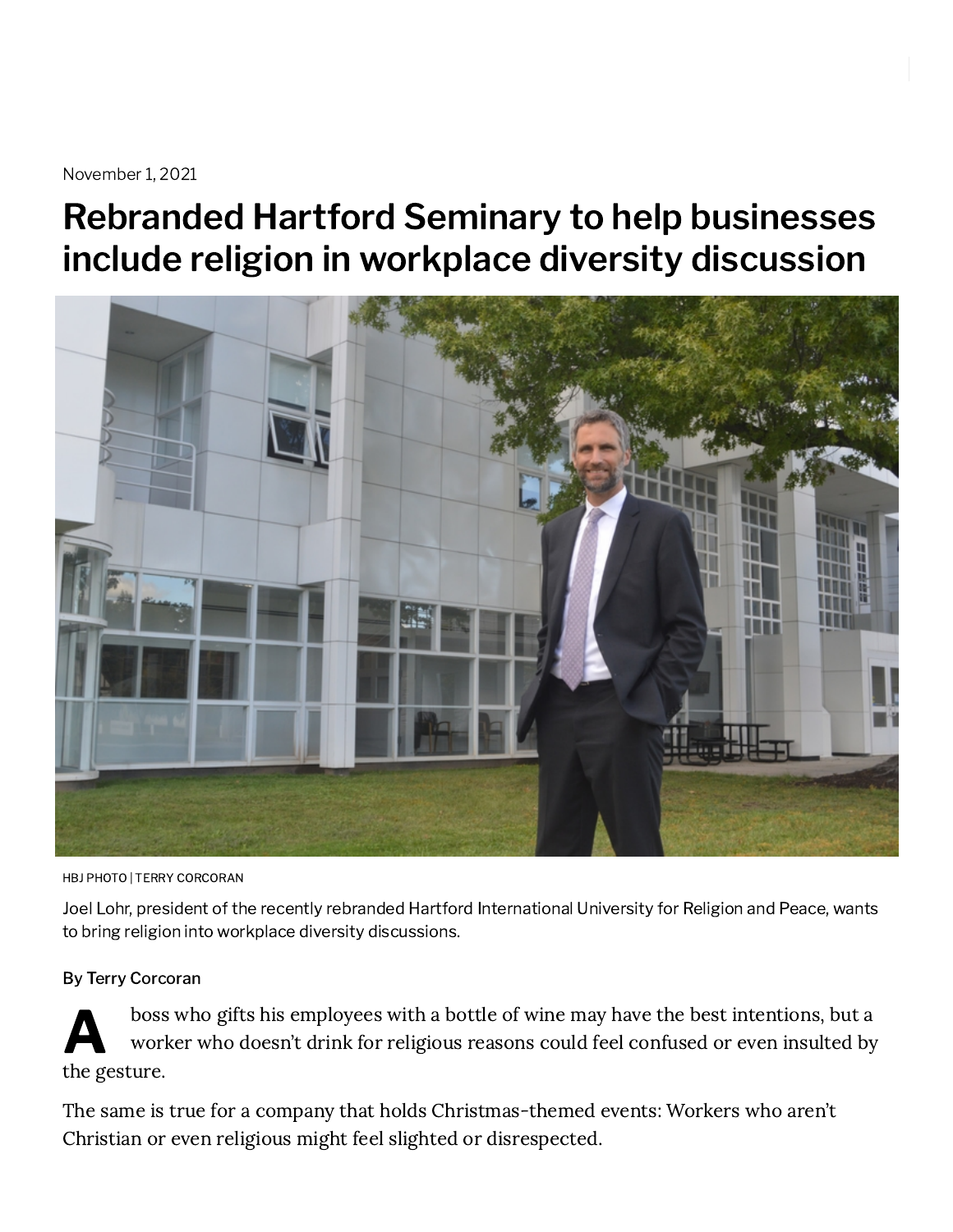[While](https://www.hartfordbusiness.com/) many workplaces embrace diversity, equity and inclusion, one aspect of DEI that can get overlooked is religion.

It's why the Hartford Seminary — which recently rebranded itself as the Hartford International University for Religion and Peace to reflect its experience with DEI and conflict resolution will establish a consulting department to make religion part of the workplace DEI discussion.

The consulting service will generate income for the university, a not-for-profit organization that employs 42 full- and part-time workers in addition to seasonal staff.

"If people feel they have to check their religion at the door when they come to work, and they can't be supported in it, or they have a supervisor who, when they ask for a day off for a religious holiday, says, 'It's a busy time, we can't,' that can be a problem," said Joel Lohr, university president. "You want a supervisor who'll say, 'I know how important this is to you. Let's work this out.' We're thinking about ways to help businesses, HR departments  $-$  the spectrum of workplaces — learn about religious diversity so they can feel more comfortable and confident."

It also makes good business sense, said Katy O'Leary, the university's director of executive and professional education.



Katy O'Leary

"There's a business case for this when you look at the kind of work environment you want to create, an environment that is attracting and retaining top talent, and is competitive," said O'Leary, who added consulting and training services are tailored to clients' objectives and priced competitively, including for-profit and not-for-profit rates. "What do you represent to your employees? They have choices and they want to be where they feel they belong."

The issue of workplace religious diversity has gotten more attention in the last year. In 2020, for example, the Religious Freedom & Business Foundation launched a Corporate Religious Equity, Diversity and Inclusion Index (REDI), which measures the religious inclusion of Fortune 200 companies, including whether they have religious employee resource groups or offer religious diversity training.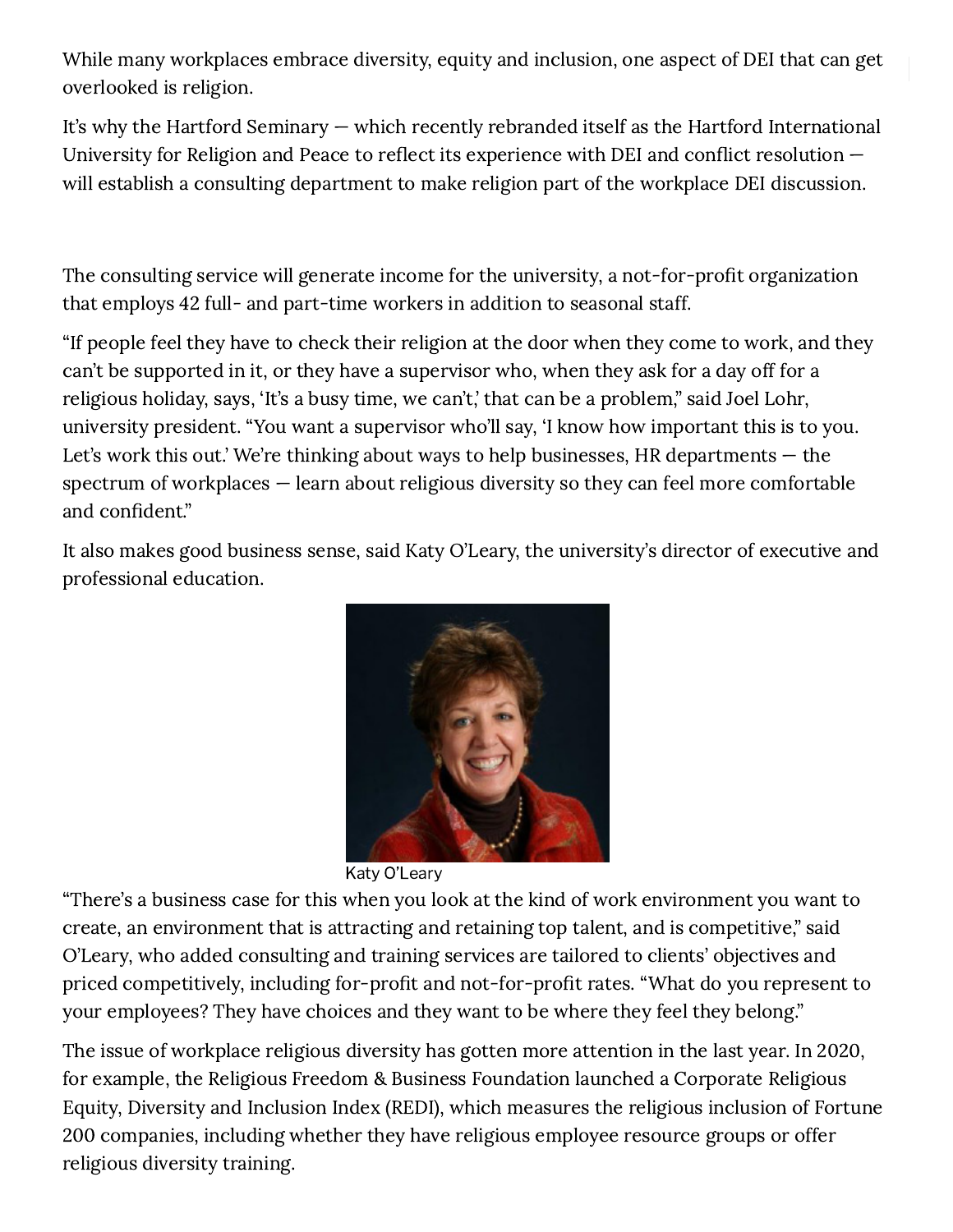Connecticut companies have actually been well-represented on the list.

Bloomfield-based health insurer Cigna ranked No. 7 on the 2021 Fortune 100 index. Insurers The Hartford and Travelers Cos. both ranked No. 10 on the Fortune 200 index.

Overall, the Religious Freedom & Business Foundation concluded that religion stands out as being under addressed by American companies.

## 'Creating an atmosphere'

The goal of adding religion into the DEI conversation is that it creates an atmosphere where employees feel welcome and comfortable enough to ask co-workers respectful questions about their faith and beliefs.

"There may be employees in your organization who don't orient around the traditional cultural type of holidays that the rest of us do," said Susan Schoenberger, director of communications for the university. "We're trying to increase awareness so that people say, 'I never even thought about that."

O'Leary tells of a friend and former colleague who is devout Muslim but always kept her religion to herself at work.

"She wishes her young adult children would not have to do that," O'Leary said. "She wants them to feel more comfortable in fasting and also have managers know that meetings at the end of the day during Ramadan are tough, or that happy hours are not a good invitation."

O'Leary also knows a Jewish man whose staff felt safe enough to ask him about Yom Kippur, what it means to him and if they could wish him a happy holiday.

"Respectful curiosity is what we're going for," O'Leary said. "That's the kind of climate we can help create."

The consulting department created a program for UConn entitled, "Faith in the university: appreciating UConn's multi-religiousness" to help students understand that many different religions and faiths are represented among the student body.

"The purpose is to allow students to have respectful, courageous conversations about the multiple identities of faith we have on campus," said Nadine Brennan, associate campus director for UConn Hartford.

The department also created a workshop for a healthcare facility so its workers could better understand the different views religions have on death and dying.